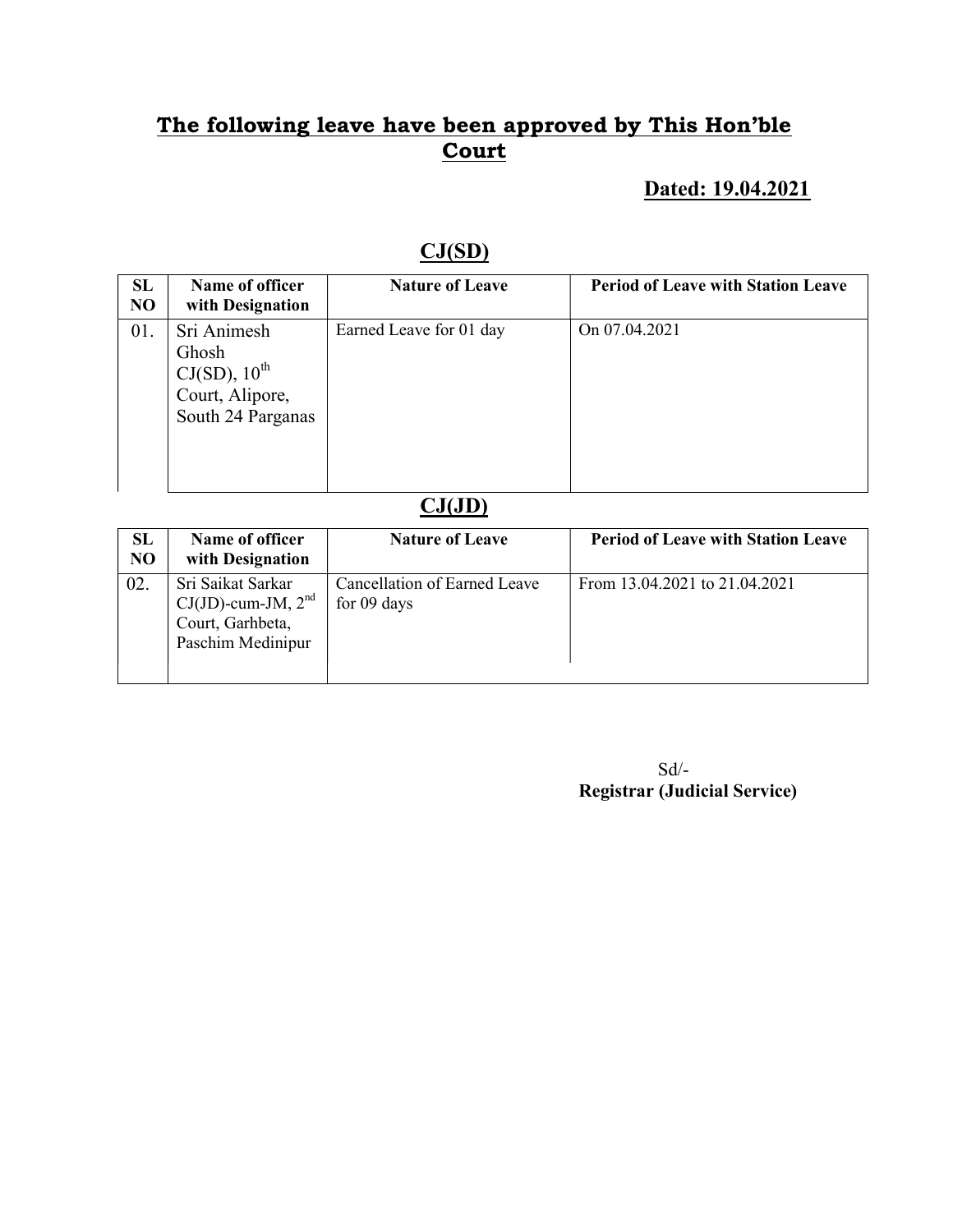# Dated: 20.04.2021

| <b>SL NO</b> | Name of officer with                                             | <b>Nature of Leave</b>        | <b>Period of Leave with Station Leave</b> |
|--------------|------------------------------------------------------------------|-------------------------------|-------------------------------------------|
|              | <b>Designation</b>                                               |                               |                                           |
|              | Smt. Pinki Rani Das<br>JM, $9th$ Court, Alipore,<br>24 Pgs $(S)$ | Commuted Leave for<br>06 days | From 10.04.2021 to 15.04.2021             |

### $CJ(JD)$

| <b>SL NO</b> | Name of officer with<br><b>Designation</b>                                                         | <b>Nature of Leave</b>          | <b>Period of Leave with Station Leave</b> |
|--------------|----------------------------------------------------------------------------------------------------|---------------------------------|-------------------------------------------|
| 02.          | Smt. Tamali Ghosh<br>Civil Judge (Jr.Div),<br>4 <sup>th</sup> Court, Alipore,<br>South 24 Parganas | Quarantine Leave for<br>12 days | From 06.04.2021 to 17.04.2021             |

 Sd/- Registrar (Judicial Service)

# JM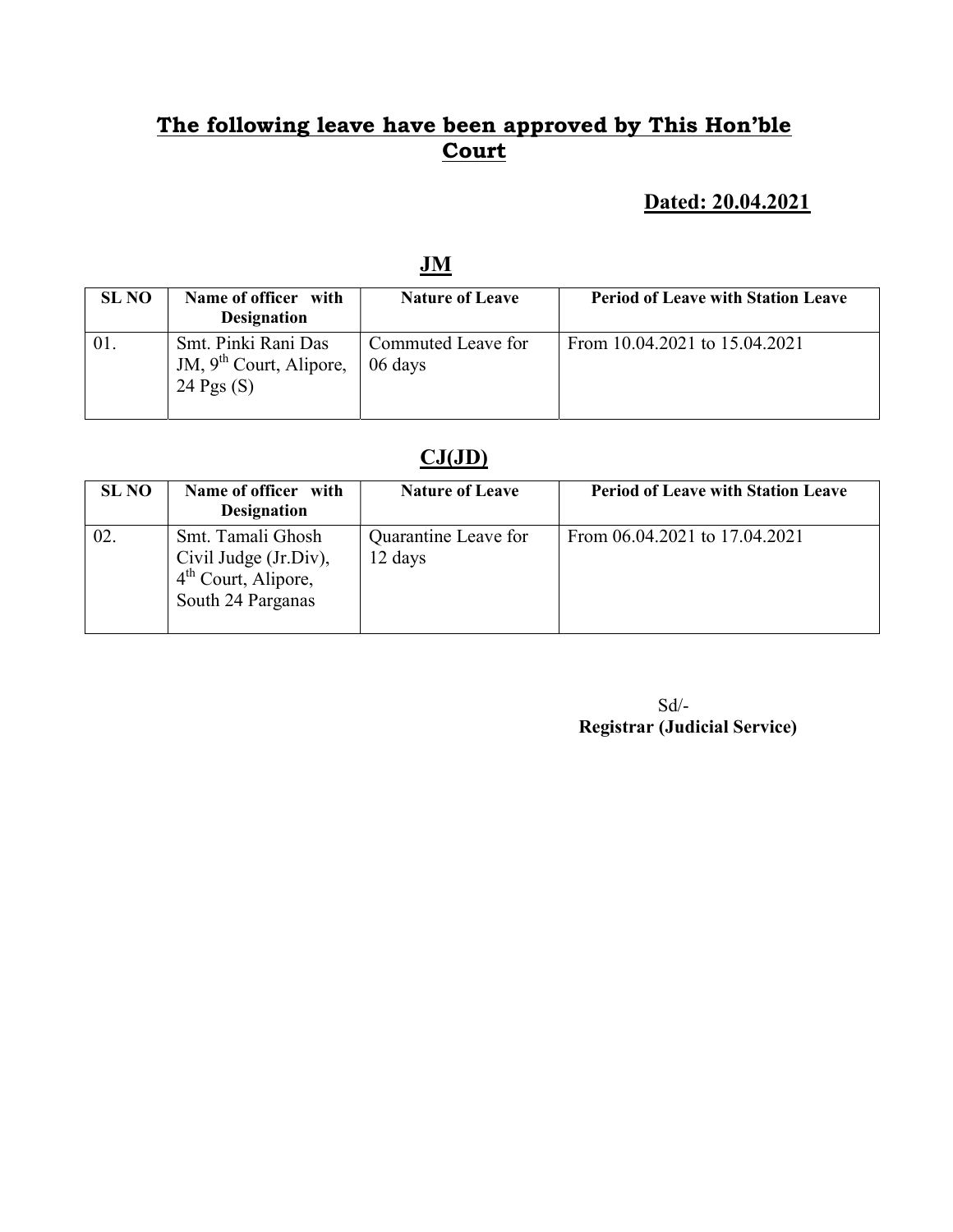#### Dated: 21.04.2021

| <b>SL NO</b> | Name of officer with<br><b>Designation</b>                                               | <b>Nature of Leave</b>                                           | <b>Period of Leave with Station Leave</b> |
|--------------|------------------------------------------------------------------------------------------|------------------------------------------------------------------|-------------------------------------------|
| 01.          | Sri Shailendra Kumar<br>Singh<br>ADJ, $2nd$ Court,<br>Serampore, Hooghly                 | Earned Leave for 06 days                                         | From 10.05.2021 to 15.05.2021             |
| 02.          | Sri Sourav<br>Bhattacharya, Judge,<br>Commercial Court,<br>Asansol, Paschim<br>Bardhaman | Cancellation of Paternity<br>cum child care leave for 11<br>days | From 05.05.2021 to 15.05.2021             |

# DJ/ ADJ

#### $CJ(JD)$

| <b>SL NO</b> | Name of officer with<br><b>Designation</b>                            | <b>Nature of Leave</b>          | <b>Period of Leave with Station Leave</b> |
|--------------|-----------------------------------------------------------------------|---------------------------------|-------------------------------------------|
| 03.          | Smt. Mala<br>Chakraborty, CJ(JD)-<br>cum-JM, Dinhata,<br>Cooch Behar. | Child Care Leave for 44<br>days | From 26.04.2021 to 08.06.2021             |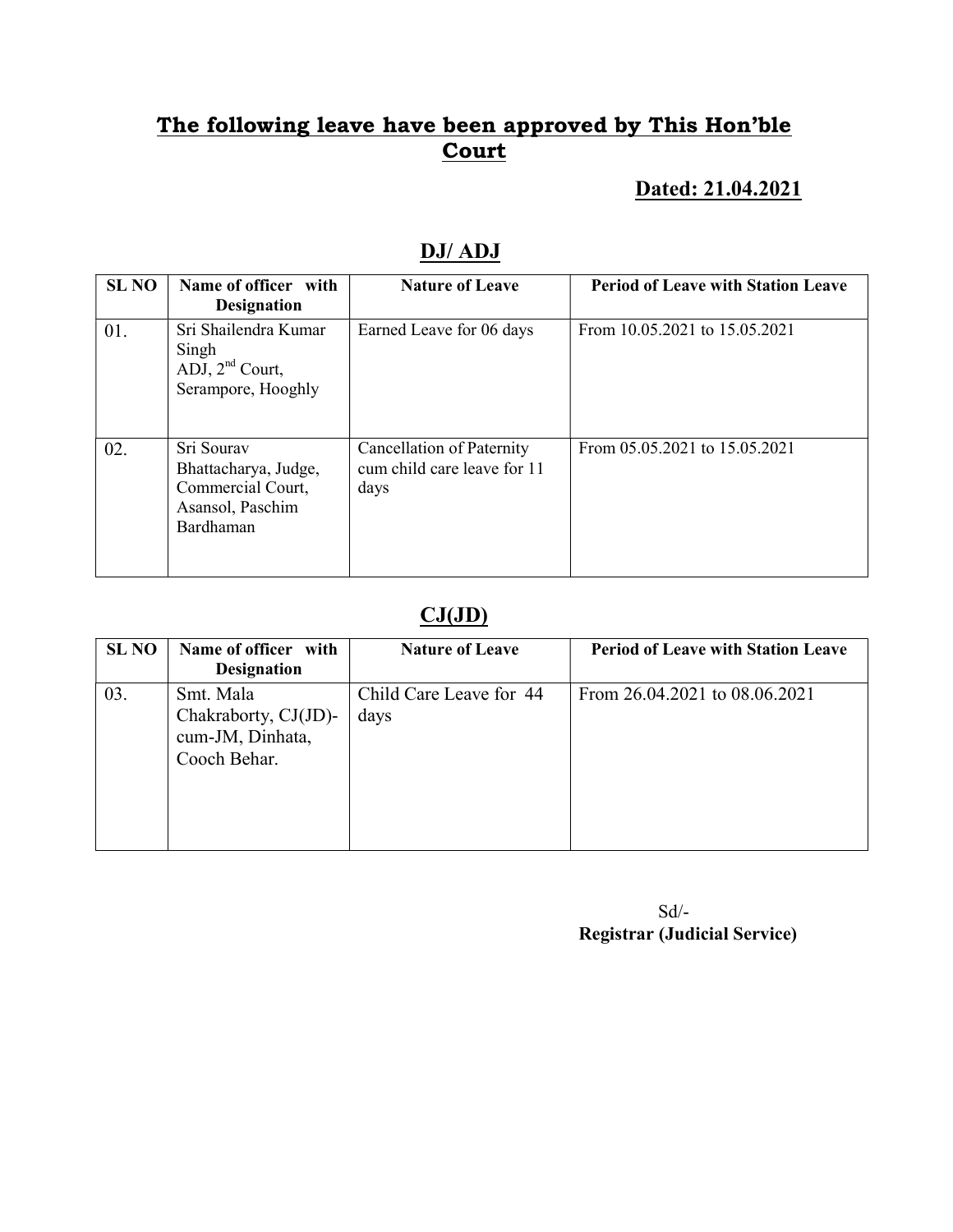# Dated: 21.04.2021

### $CJ(JD)$

| <b>SL NO</b> | Name of officer with<br><b>Designation</b>                                       | <b>Nature of Leave</b>        | <b>Period of Leave with Station Leave</b> |
|--------------|----------------------------------------------------------------------------------|-------------------------------|-------------------------------------------|
|              | Amrita Pramanick,<br>$CJ(JD)$ , $2nd$ Addl.<br>Court, Contai, Purba<br>Medinipur | Commuted Leave for 15<br>days | From 31.03.2021 to 14.04.2021             |

Sd/-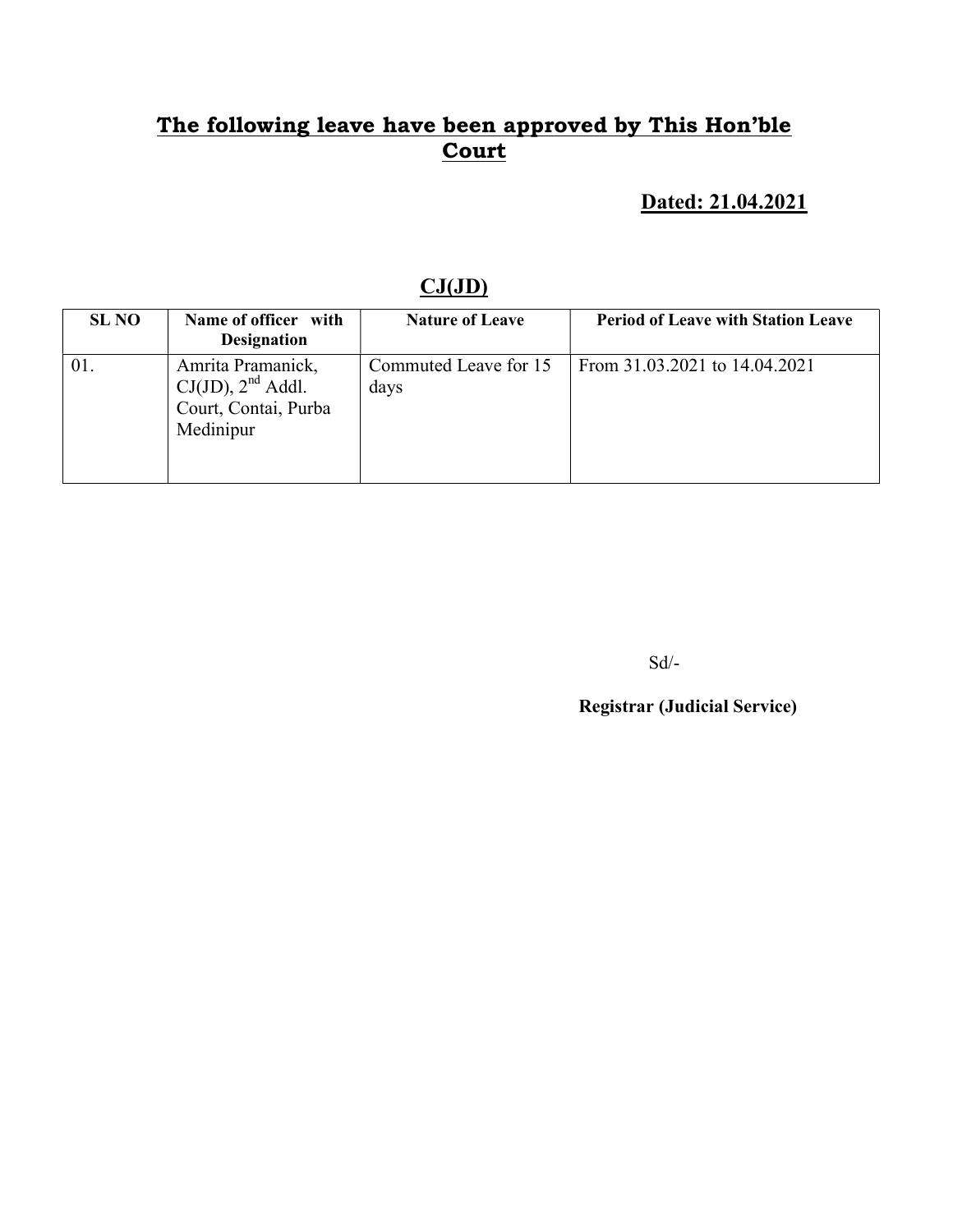#### Dated: 22.04.2021

#### DJ/ADJ

| <b>SL NO</b> | Name of officer with<br><b>Designation</b>                                         | <b>Nature of Leave</b>   | <b>Period of Leave with Station Leave</b> |
|--------------|------------------------------------------------------------------------------------|--------------------------|-------------------------------------------|
| 01.          | Sri Plaban Mukherjee, ADJ,<br>1 <sup>st</sup> Court, Kakdwip, South 24<br>Parganas | Earned Leave for 04 days | From 12.05.2021 to 15.05.2021             |

#### JM

| <b>SL NO</b> | Name of officer with<br><b>Designation</b>                                                    | <b>Nature of Leave</b>   | <b>Period of Leave with Station Leave</b> |
|--------------|-----------------------------------------------------------------------------------------------|--------------------------|-------------------------------------------|
| 02.          | Sri Dhrubajyoti<br>Bhattacharyya<br>JM, $3^{\text{rd}}$ Court, Durgapur,<br>Paschim Bardhaman | Earned Leave for 04 days | From 18.05.2021 to 21.05.2021             |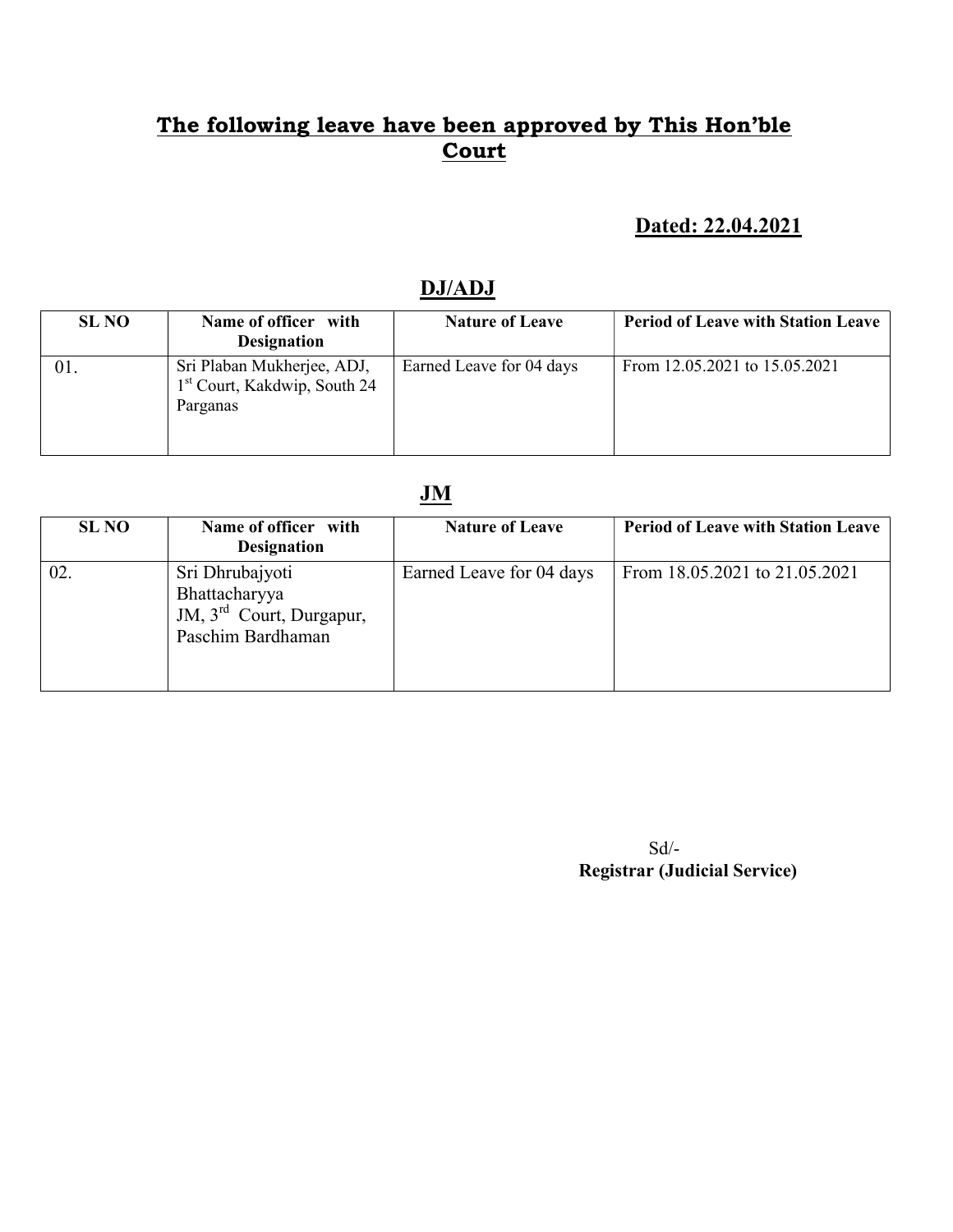#### Dated: 22.04.2021

# ADJ, FTC/CJSD

| <b>SL NO</b> | Name of officer with<br><b>Designation</b>      | <b>Nature of Leave</b>                  | <b>Period of Leave with Station Leave</b> |
|--------------|-------------------------------------------------|-----------------------------------------|-------------------------------------------|
| 01.          | Sri Arijit Mukhopadhyay<br>ADJ, FTC, Bankura    | Commuted Leave for<br>$07 \text{ days}$ | From 05.04.2021 to 11.04.2021             |
| 02.          | Smt. Sutapa Mallick<br>CJ(SD), Uluberia, Howrah | <b>Commuted Leave</b><br>for 12 days    | From 24.03.2021 to 04.04.2021             |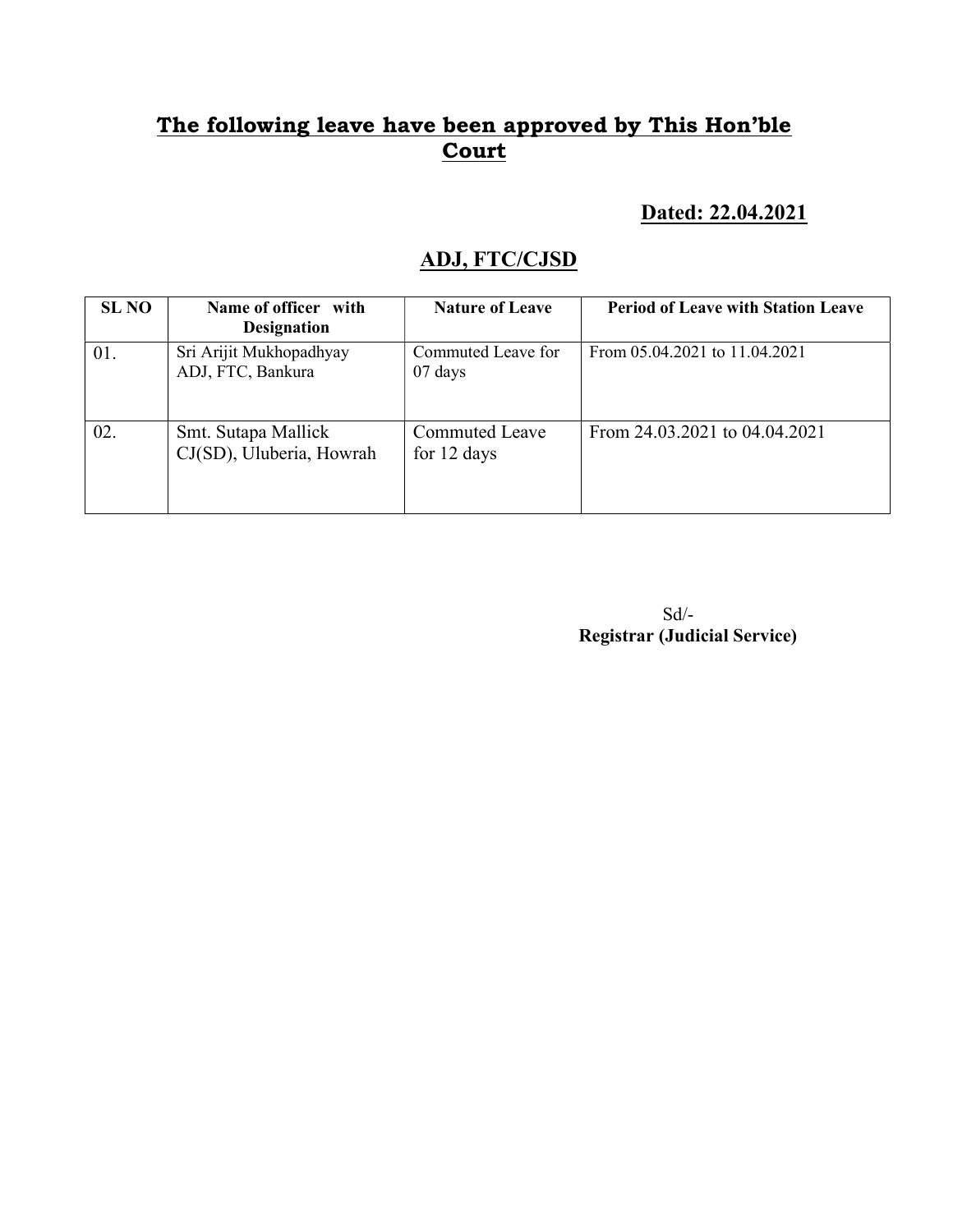#### Dated: 23.04.2021

# DJ/ ADJ

| <b>SL</b><br>N <sub>O</sub> | Name of officer with<br><b>Designation</b>                                                            | <b>Nature of Leave</b>          | <b>Period of Leave with Station Leave</b> |
|-----------------------------|-------------------------------------------------------------------------------------------------------|---------------------------------|-------------------------------------------|
| 01.                         | Dr. Modhumita Basu,<br>ADJ, 7 <sup>th</sup> Court, Barasat,<br>North 24 Parganas                      | Quarantine Leave for 21<br>days | From 31.03.2021 to 20.04.2021             |
| 02.                         | Sri Ajay Kumar<br>Singh, Judge, Special<br>Court (E.C Act)-cum-<br>ADJ, Alipore, South<br>24 Parganas | Earned Leave for 19<br>days     | From 08.03.2021 to 26.03.2021             |

#### ADJ, FTC/ CJ(SD)

| SL<br>N <sub>O</sub> | Name of officer with<br><b>Designation</b>  | <b>Nature of Leave</b> | <b>Period of Leave with Station Leave</b> |
|----------------------|---------------------------------------------|------------------------|-------------------------------------------|
| 03.                  | Smt. Suparna<br>Chaudhury                   | Earned Leave for 12    | From 06.04.2021 to 17.04.2021             |
|                      | CJ (SD), $1st$ Court,<br>Rampurhat, Birbhum | days                   | Suffixing: 18.04.2021                     |

### $CJ(JD)$

| <b>SL</b><br>N <sub>O</sub> | Name of officer with<br><b>Designation</b>                          | <b>Nature of Leave</b>      | <b>Period of Leave with Station Leave</b> |
|-----------------------------|---------------------------------------------------------------------|-----------------------------|-------------------------------------------|
| 04.                         | Sri Kuntal Chatterjee,<br>$CJ(JD)$ , $2nd$ Court,<br><b>Bankura</b> | Earned Leave for 03<br>days | From 19.04.2021 to 21.04.2021             |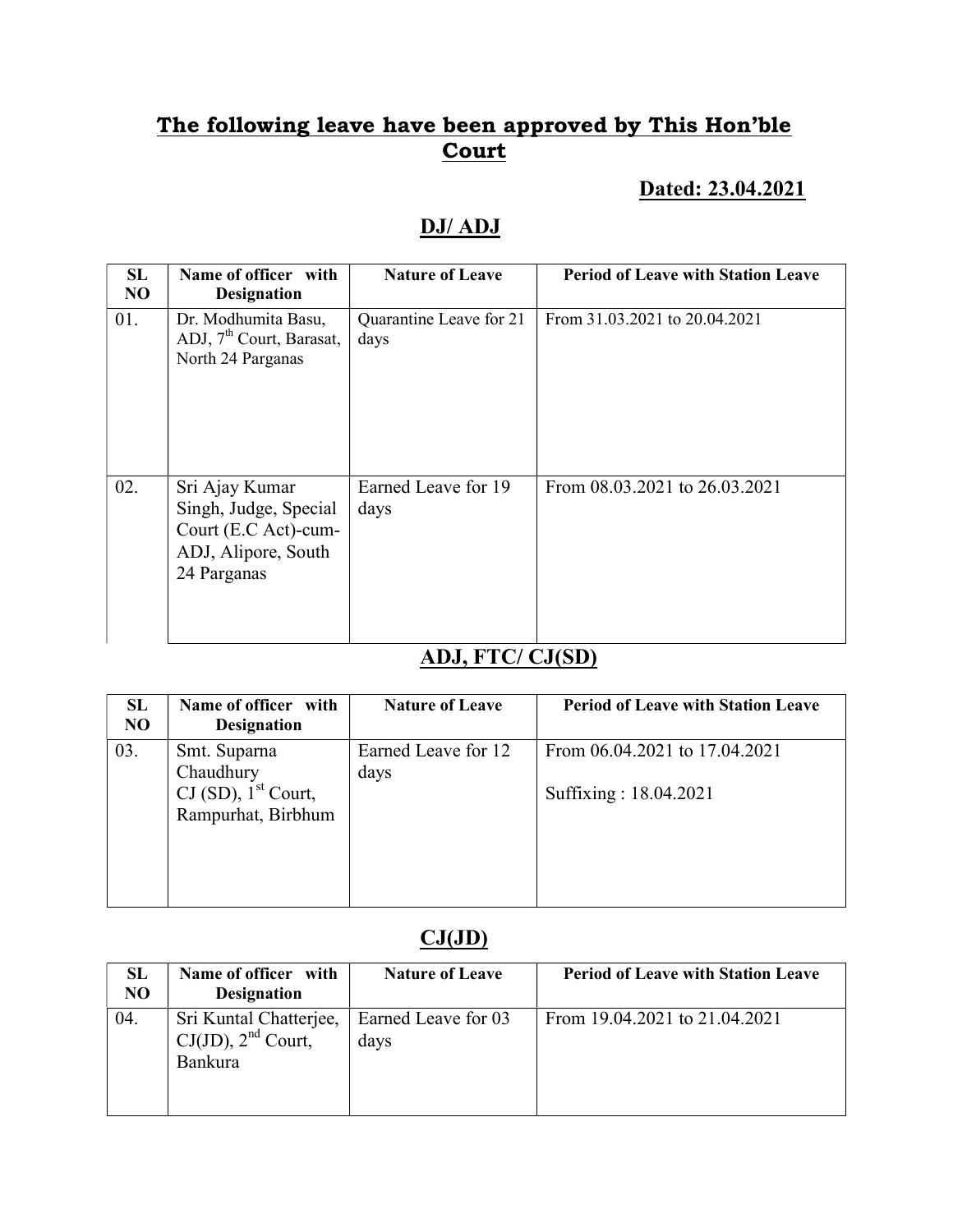| 05. | Arshi Hasmat,           | Child Care Leave for | From 06.04.2021 to 20.04.2021 |
|-----|-------------------------|----------------------|-------------------------------|
|     | $CJ(JD)$ , $2nd$ Court, | 15 days              |                               |
|     | Barasat. North 24       |                      |                               |
|     | Parganas                |                      |                               |
|     |                         |                      |                               |
|     |                         |                      |                               |
|     |                         |                      |                               |
|     |                         |                      |                               |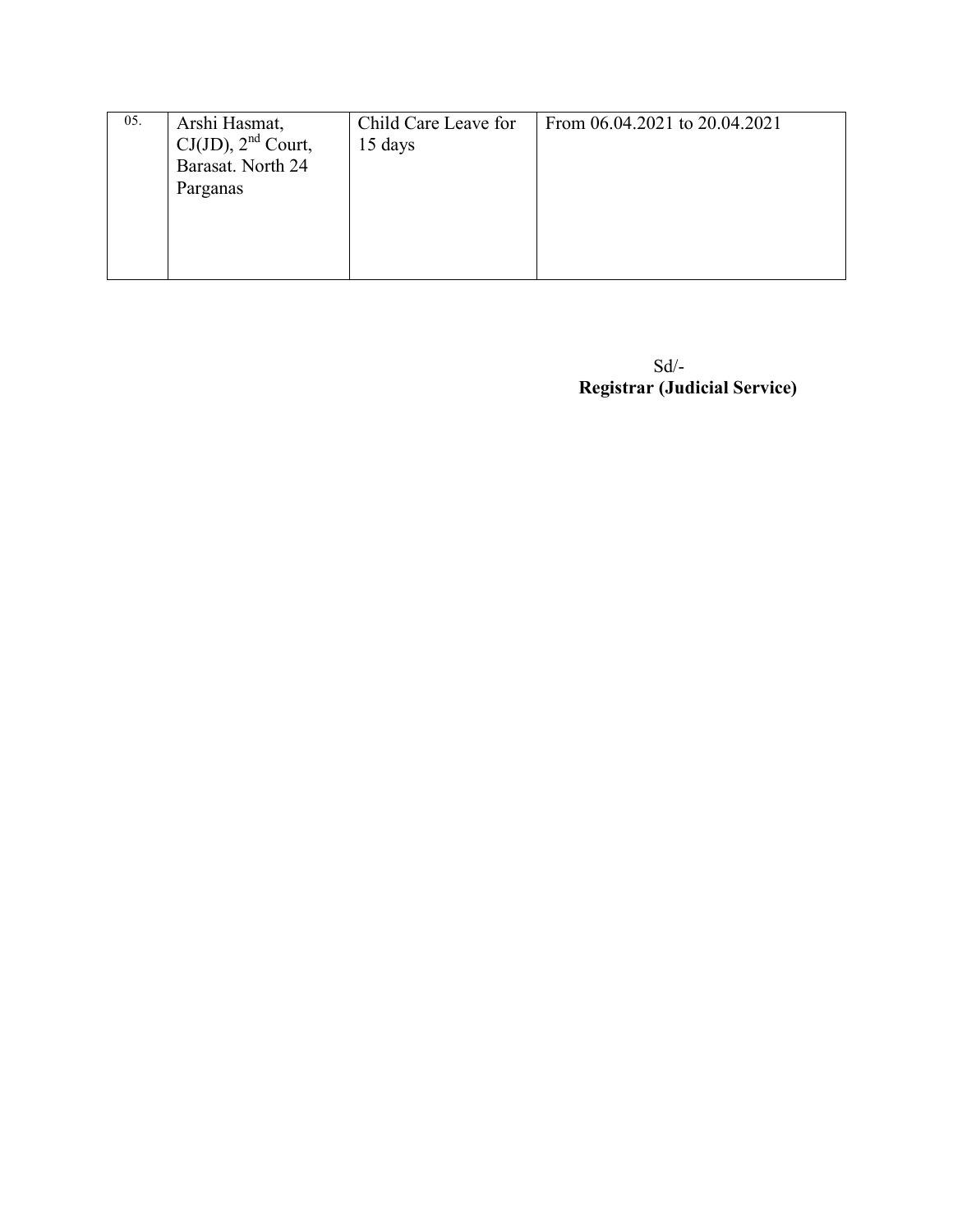#### Dated: 23.04.2021

# DJ/ ADJ

| <b>SL NO</b> | Name of officer with<br><b>Designation</b>                               | <b>Nature of Leave</b>                                | <b>Period of Leave with Station Leave</b> |
|--------------|--------------------------------------------------------------------------|-------------------------------------------------------|-------------------------------------------|
| 01.          | Sri Raja Chatterjee<br>ADJ, Andaman Nicobar<br>Islands, Port Blair       | <b>Station Leave</b>                                  | $SL: 01.05.2021$ (M) to 31.05.2021 (E)    |
| 02.          | Sri Subhasis Ghosh<br>DJ, Uttar Dinajpur at<br>Raiganj                   | Cancellation of<br><b>Earned Leave</b><br>for 10 days | From 26.04.2021 to 05.05.2021             |
| 03.          | Sri Ramesh Kumar<br>Pradhan<br>ADJ, 2 <sup>nd</sup> Court, Purulia       | Cancellation of<br>Earned leave for<br>05 days        | From 16.04.2021 to 20.04.2021             |
| 04.          | Smt. Rupanjana<br>Chakrabarti, ADJ, 2 <sup>nd</sup><br>Court, Darjeeling | <b>Earned Leave</b><br>for 05 days                    | From 03.05.2021 to 07.05.2021             |

#### MM

| <b>SL NO</b> | Name of officer with<br><b>Designation</b>       | <b>Nature of Leave</b>               | <b>Period of Leave with Station Leave</b> |
|--------------|--------------------------------------------------|--------------------------------------|-------------------------------------------|
| 05.          | Smt. Smita Saha<br>MM, $22nd$ Court,<br>Calcutta | <b>Earned Leave</b><br>for $09$ days | From 27.04.2021 to 30.04.2021             |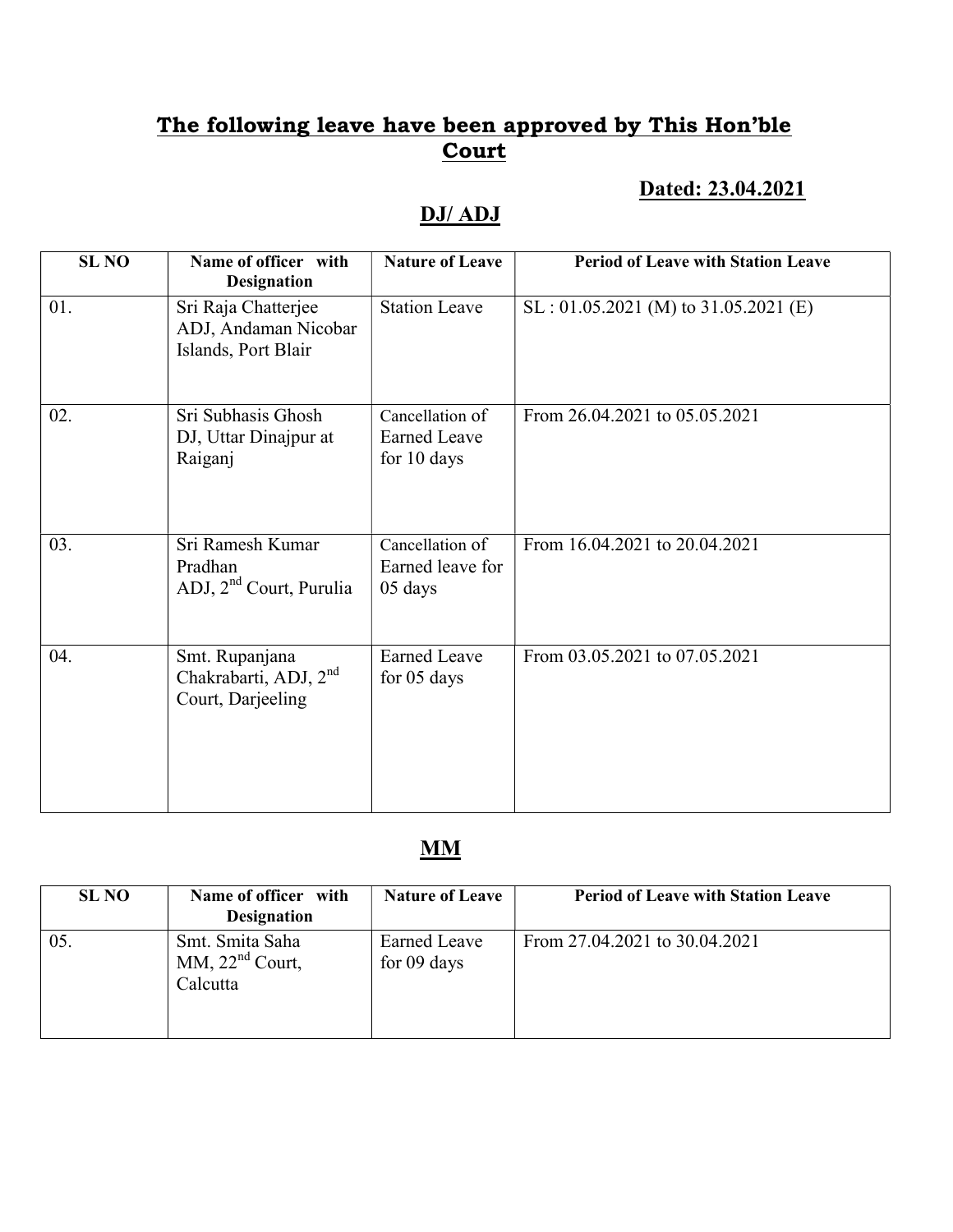# $CJ(JD)$

| <b>SL NO</b> | Name of officer with<br><b>Designation</b>                                                | <b>Nature of Leave</b>             | <b>Period of Leave with Station Leave</b> |
|--------------|-------------------------------------------------------------------------------------------|------------------------------------|-------------------------------------------|
| 06.          | Smt. Debarati Roy, Civil<br>Judge, $(JD)$ , $2nd$ Court,<br>Asansol, Paschim<br>Bardhaman | Child care<br>Leave for 80<br>days | From 14.06.2021 to 01.09.2021             |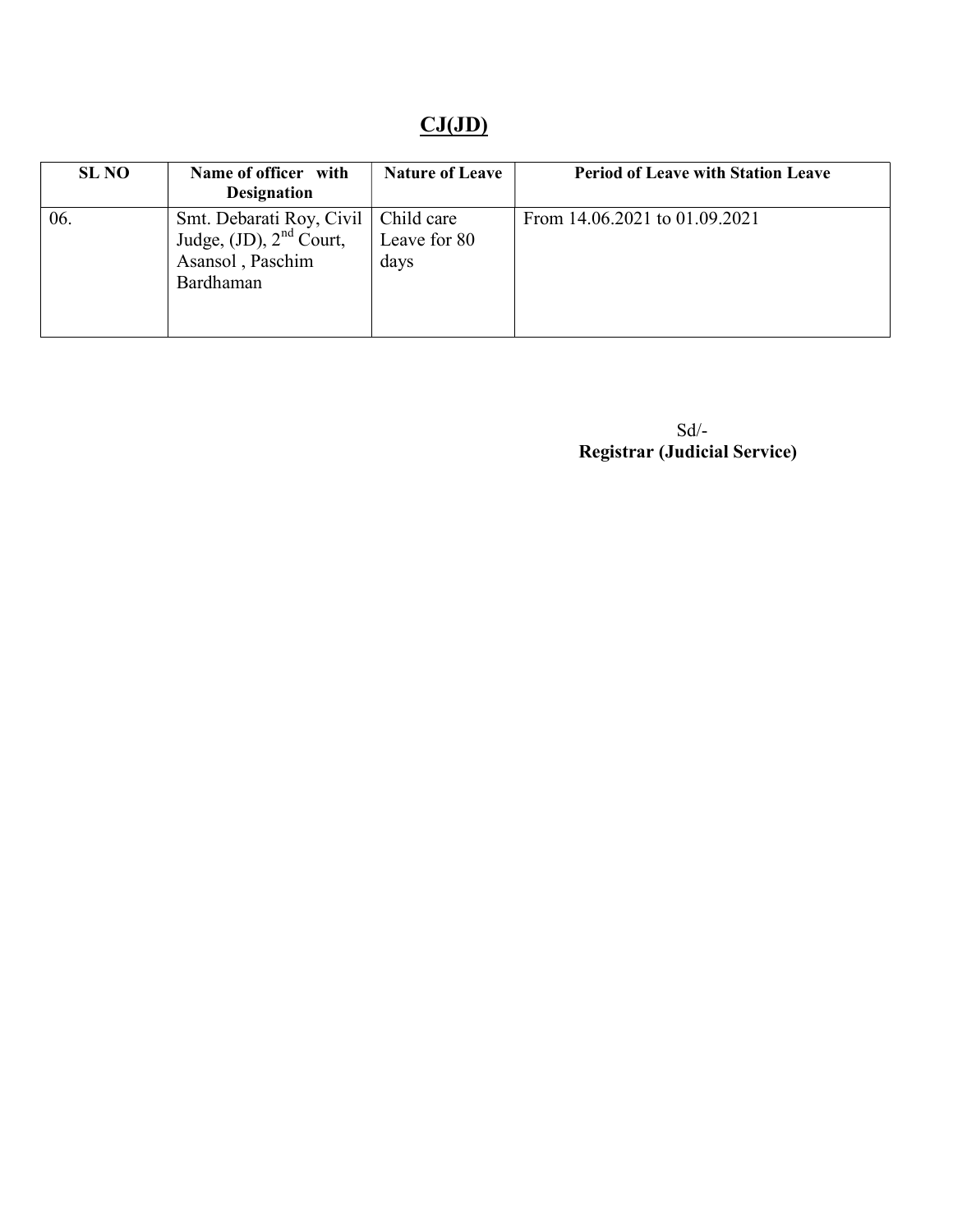#### Dated: 26.04.2021

| <i>DJI ADJ</i> |                                                                                     |                             |                                           |  |
|----------------|-------------------------------------------------------------------------------------|-----------------------------|-------------------------------------------|--|
| <b>SL NO</b>   | Name of officer with<br><b>Designation</b>                                          | <b>Nature of Leave</b>      | <b>Period of Leave with Station Leave</b> |  |
| 01.            | Sri Partha Sarathi<br>Chakravorty<br>ADJ, 1 <sup>st</sup> Court, Purba<br>Bardhaman | Earned Leave for<br>03 days | From 20.04.2021 to 22.04.2021             |  |

## DJ/ ADJ

#### ADJ, FTC

| 11001110     |                                                                    |                                |                                           |  |
|--------------|--------------------------------------------------------------------|--------------------------------|-------------------------------------------|--|
| <b>SL NO</b> | Name of officer with<br><b>Designation</b>                         | <b>Nature of Leave</b>         | <b>Period of Leave with Station Leave</b> |  |
| 02.          | Smt. Sanghamitra Podder<br>ADJ, FTC-II, Bichar<br>Bhawan, Calcutta | QuarantineLeave<br>for 14 days | From 10.04.2021 to 23.04.2021             |  |

### $CJ(JD)$

| <b>SL NO</b> | Name of officer with<br><b>Designation</b>                                      | <b>Nature of Leave</b>                 | <b>Period of Leave with Station Leave</b> |
|--------------|---------------------------------------------------------------------------------|----------------------------------------|-------------------------------------------|
| 03.          | Ms. Deepima Yonzone,<br>$CJ(JD)$ , 1 <sup>st</sup> Court,<br>Rampurhat, Birbhum | <b>Commuted Leave</b><br>for $08$ days | From 14.04.2021 to 21.04.2021             |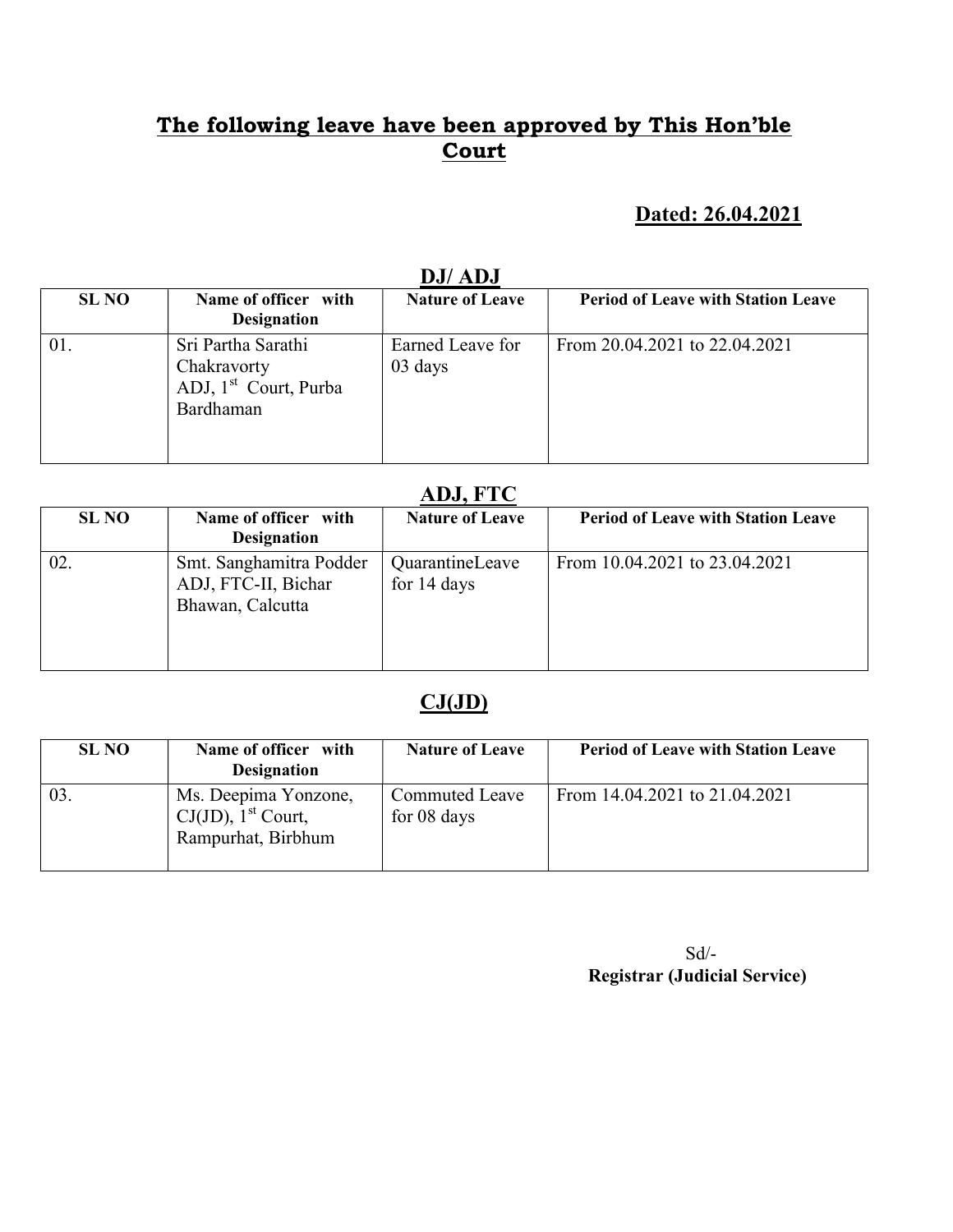#### Dated: 27.04.2021

#### DJ/ ADJ

| <b>SL NO</b> | Name of officer with<br><b>Designation</b>                               | <b>Nature of</b><br>Leave          | <b>Period of Leave with Station Leave</b> |
|--------------|--------------------------------------------------------------------------|------------------------------------|-------------------------------------------|
| 01.          | Sri Saugata Chakraborty,<br>ADJ, $5th$ Court, Berhampore,<br>Murshidabad | <b>Earned Leave</b><br>for 01 days | On 23.04.2021                             |

## ADJ, FTC, CJ(SD)

| <b>SL NO</b> | Name of officer with<br><b>Designation</b>                                          | Nature of<br>Leave                 | <b>Period of Leave with Station Leave</b> |
|--------------|-------------------------------------------------------------------------------------|------------------------------------|-------------------------------------------|
| 02.          | Sri Teerthankar Bhattacharyya,<br>CJ(SD)-cum-Asst. Session Judge,<br>Kalyani, Nadia | Quarantine<br>Leave for 21<br>days | From 18.03.2021 to 07.04.2021             |

### CJM/ACJM

| <b>SL NO</b> | Name of officer with<br><b>Designation</b> | <b>Nature of</b><br>Leave        | <b>Period of Leave with Station Leave</b> |
|--------------|--------------------------------------------|----------------------------------|-------------------------------------------|
| 03.          | Sri Dipanjan Sen<br>CMM, Calcutta          | Commuted<br>Leave for 07<br>days | From 14.04.2021 to 20.04.2021             |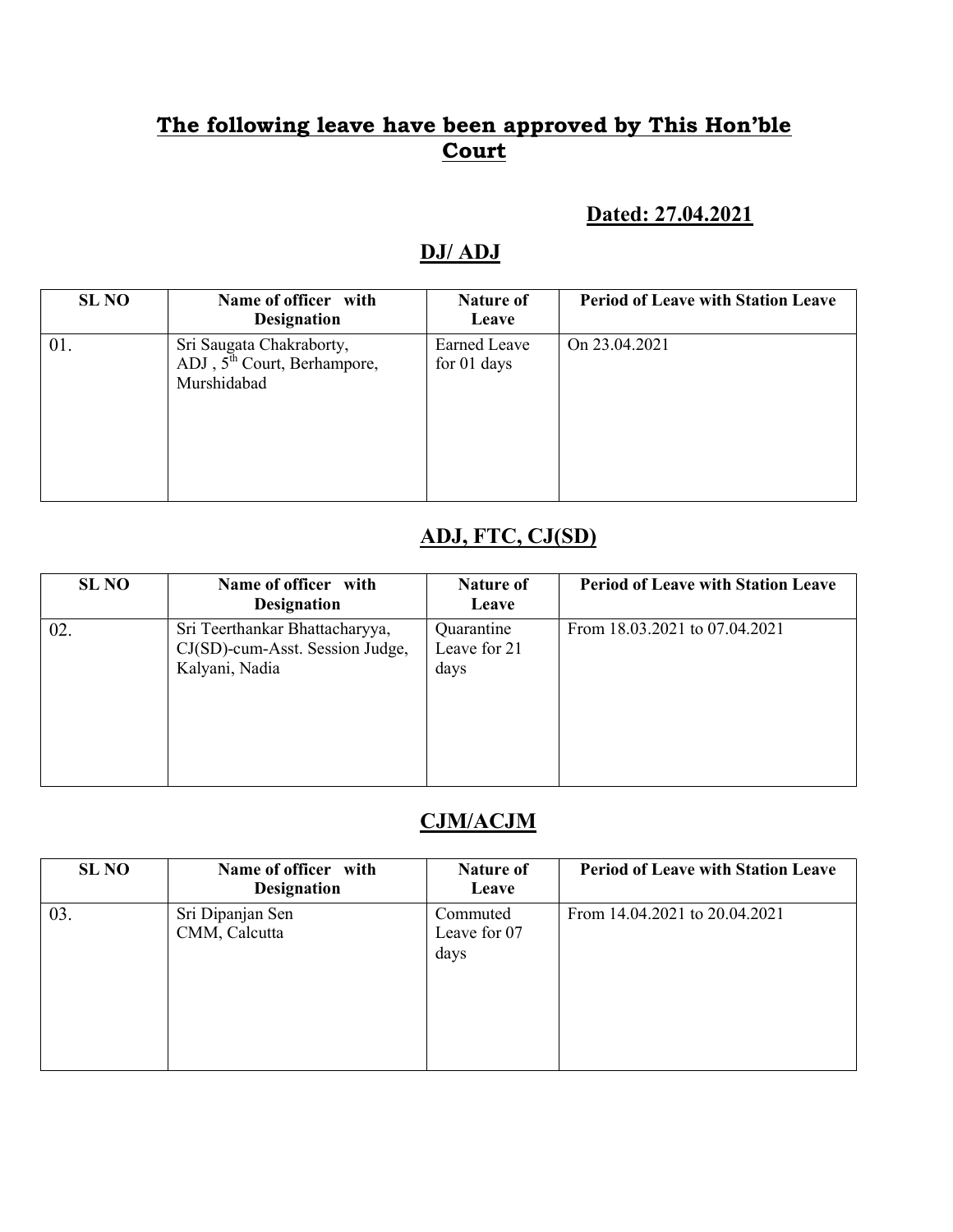# $CJ(JD)$

| <b>SL NO</b> | Name of officer with<br><b>Designation</b>                          | <b>Nature of</b><br>Leave          | <b>Period of Leave with Station Leave</b> |
|--------------|---------------------------------------------------------------------|------------------------------------|-------------------------------------------|
| 04.          | Sri Akram Ahmed, CJ(JD),<br>Additional Court, Serampore,<br>Hooghly | Quarantine<br>Leave for 17<br>days | From 26.03.2021 to 12.04.2021             |

#### Sd/-